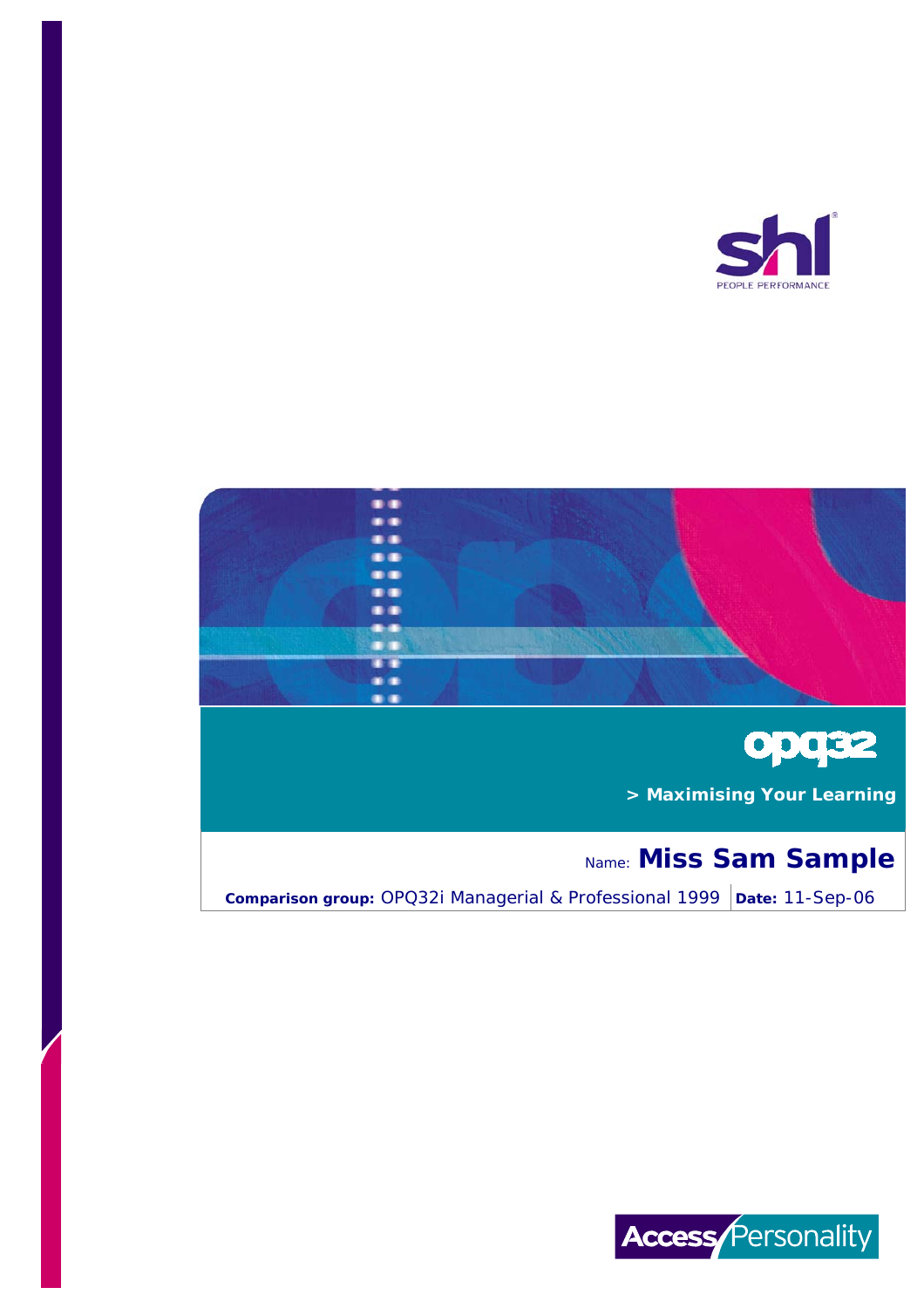## **INTRODUCTION**

Individual learning is increasingly seen as important in the development of the human capital essential in today's constantly changing world of work. This report is designed to help you understand how you typically approach learning. Understanding your preferred approach allows you to choose and organise learning opportunities more effectively and, thereby, maximise your personal development.

The report is based on your responses to  $OPQ32^{TM}$  that, along with all self-report questionnaires, is not infallible. The accuracy of this report will depend on the frankness with which you answered the OPQ32 questions. However, while this report is not intended to be definitive, it does provide a starting point for you to consider development needs that are key to both personal and organisational success.

## **ENGAGING IN LEARNING**

This report has been structured to provide straightforward and easy to interpret information, initially describing your preferred approach when engaging in learning and then moving on to describe how this and other aspects of your profile are likely to impact on your personal development. Your route through learning will be influenced by the following learning preferences:

## **Analytical - Intuitive**

- **A Stronger Preference for Analytical:** People with a strong preference for taking an analytical approach like to use reasoning in their learning, and approach learning opportunities from a more rational and objective perspective.
- **A Stronger Preference for Intuitive:** People with a strong intuitive preference are more likely to follow their instincts in the way they engage in learning, and their perception of the learning process will be influenced by how they feel about a learning event and the other people involved in that event.

## **Hands On - Observation**

- **A Stronger Preference for Hands on:** People with a hands-on approach prefer taking an active and involved approach to learning. They discover by doing and seeing. The tangible results of an action provide the opportunity to learn from the *outside-in*; i.e. by internalising and remembering those actions that have been shown from direct experience to work in the external world.
- **A Stronger Preference for Observation:** People with a strong preference for observation are more likely to seek opportunities to watch and listen to others before getting involved in a learning activity or experience. People with this preference tend to learn from the *inside-out*; i.e. by first gaining an understanding of what is involved in an activity before directly engaging in it.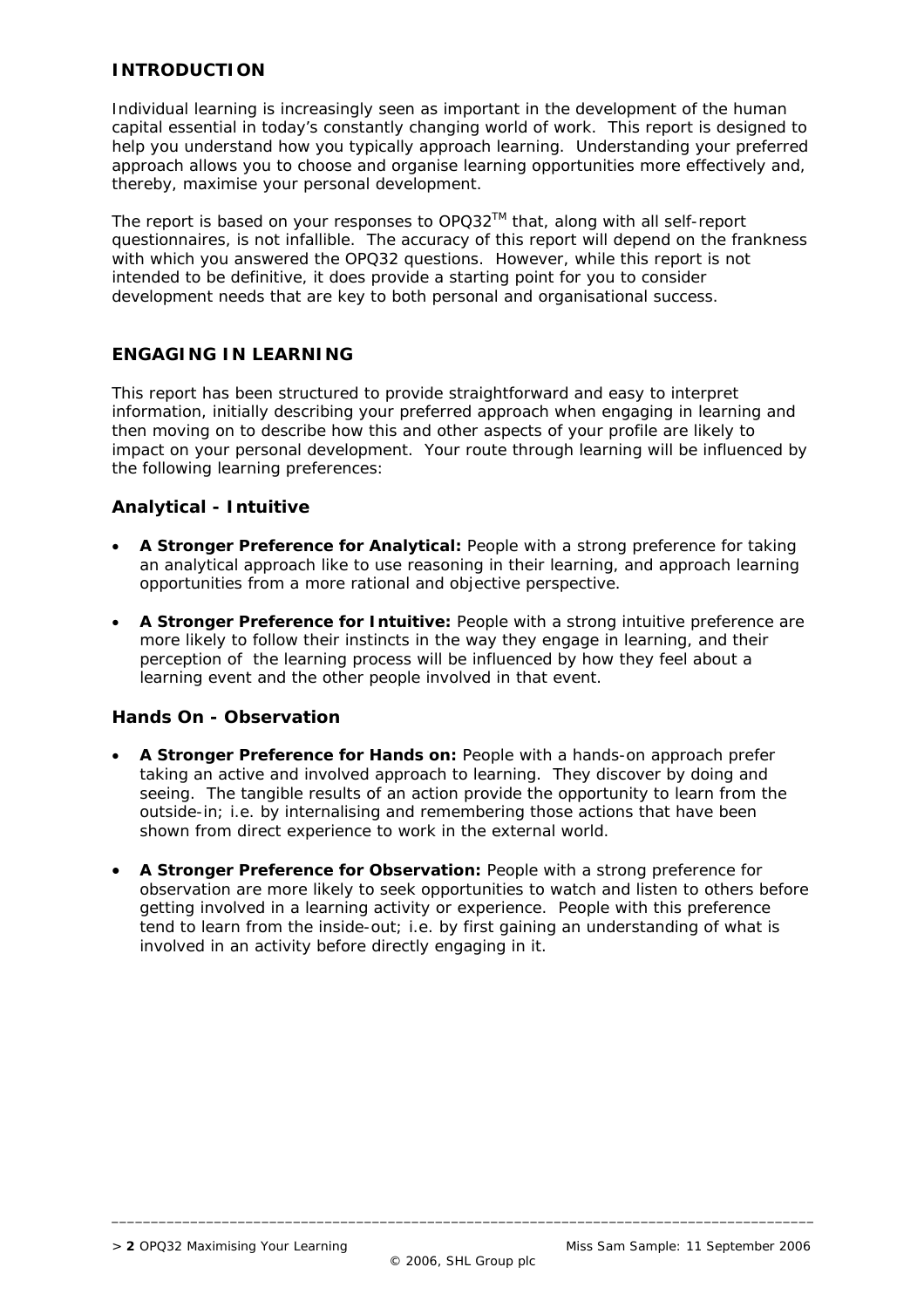## **MAXIMISING YOUR LEARNING**

Most significant learning experiences take place in the context of work through acquiring and developing skills to meet workplace challenges. This report has been specifically designed to reflect learning in the work context.

While this report will provide you with information on your natural learning preferences, it is also important that you review those approaches that are not perhaps a natural preference or, at least, not a strong preference. Challenging yourself to use less preferred approaches will lend a more rounded approach to personal development by bringing into play a greater self-awareness.

## **YOUR PREFERRED APPROACH TO LEARNING**

Based on your responses to the OPQ32, the following graphs summarise your learning preferences.

|                  | <b>Potential</b><br><b>Under-use</b> | <b>Active</b><br>Preference | <b>Strong</b><br>Preference |
|------------------|--------------------------------------|-----------------------------|-----------------------------|
| Analytical       |                                      |                             |                             |
| <b>Intuitive</b> |                                      |                             |                             |

|                    | <b>Potential</b><br>Under-use | Active<br>Preference | <b>Strong</b><br>Preference |
|--------------------|-------------------------------|----------------------|-----------------------------|
| Hands on           |                               |                      |                             |
| <b>Observation</b> |                               |                      |                             |

## **Analytical/Intuitive**

Your responses suggest that, while not strongly characteristic of your approach to learning, you may take the time to reflect on what you want to achieve from your learning, and how you will realise whether or not you have reached the learning objectives you set yourself.

At times you may be guided by what feels right to you but in other situations you will be less comfortable trusting your intuition. As such, you may wish to involve others and their views to help guide you in your learning.

## **Hands on/Observation**

Your responses suggest that you like to learn by experimenting. You are more likely to be comfortable with development opportunities that allow you to be actively involved and that are action-orientated. While your natural approach may be to engage in a learning experience directly with little hesitation, you may also tend to be reluctant to learn by watching others. Flexibility in how you engage in learning is also likely to be more appealing to you than high structure and detailed guidance.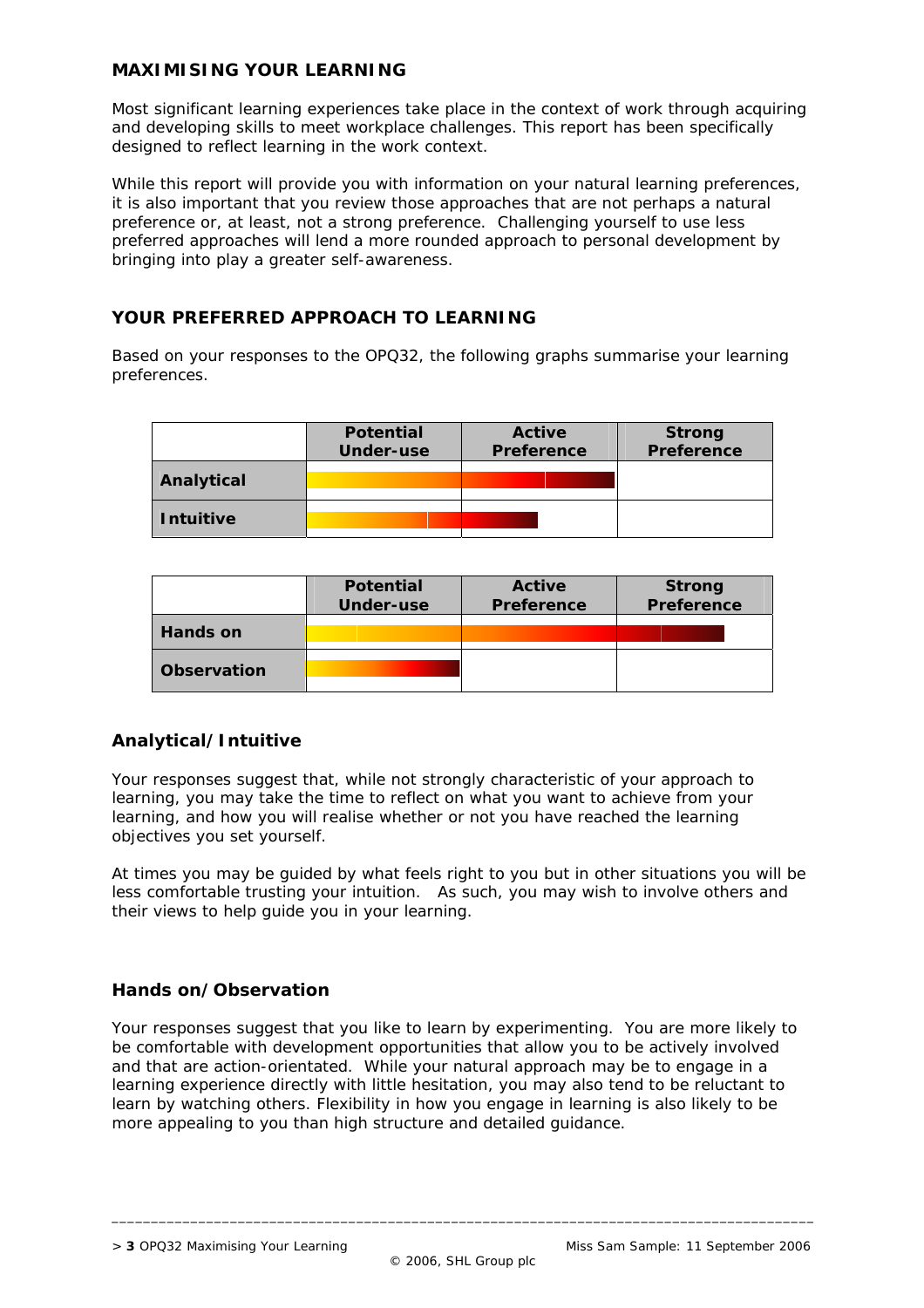# **LEARNING COMPETENCIES**

The previous section of the report described your preferences when engaging in the learning situation. The following section describes four key learning competencies that, when combined with your preferences, will help you to understand better how to learnto-learn and make your development more effective.

| Competency                     | <b>Definitions</b>                                                                             |  |
|--------------------------------|------------------------------------------------------------------------------------------------|--|
| Seeking Opportunities to Learn | Active in identifying learning opportunities and<br>being creative in taking advantage of them |  |
| Seizing Opportunities to Learn | Open to trying things out and taking on<br>challenges, even if they involve some risk          |  |
| Planning your Learning         | Taking a pro-active approach to planning and<br>structuring learning                           |  |
| Learning from Feedback         | Being open to seeking and building on<br>feedback from others                                  |  |

Your scores on these competencies, again taken from your responses to the OPQ, are summarised as follows; those that are likely to be an area of strength, those where there may be some scope for further development and those which flag up a potential development need. You also need to consider these in the light of your current motivation for learning. For example, while you may generally prefer to take a fairly open approach to planning your learning, you may recognise the need for, when motivated, investing the energy in greater planning and organising. Similarly, you may be someone who has a preference for reflecting before acting, but may also realise the need on occasion to get directly involved in learning situations before having had the chance to fully think things through.

Your responses to the OPQ have been used to suggest actions against these competencies that would benefit your personal development. Where you should focus is summarised as follows:

## **KEY TO COMPETENCY RATING SYMBOLS AND COLOUR CODINGS**



In addition to providing information on where you sit overall on each of the four learning competencies, you will find specific behavioural feedback. If the competency is shown as 'Scope for Further Development' (something to focus on) or as a 'Potential Development Need' (something to work on), specific questions and suggested actions for you to consider in strengthening your approach to learning and development are given.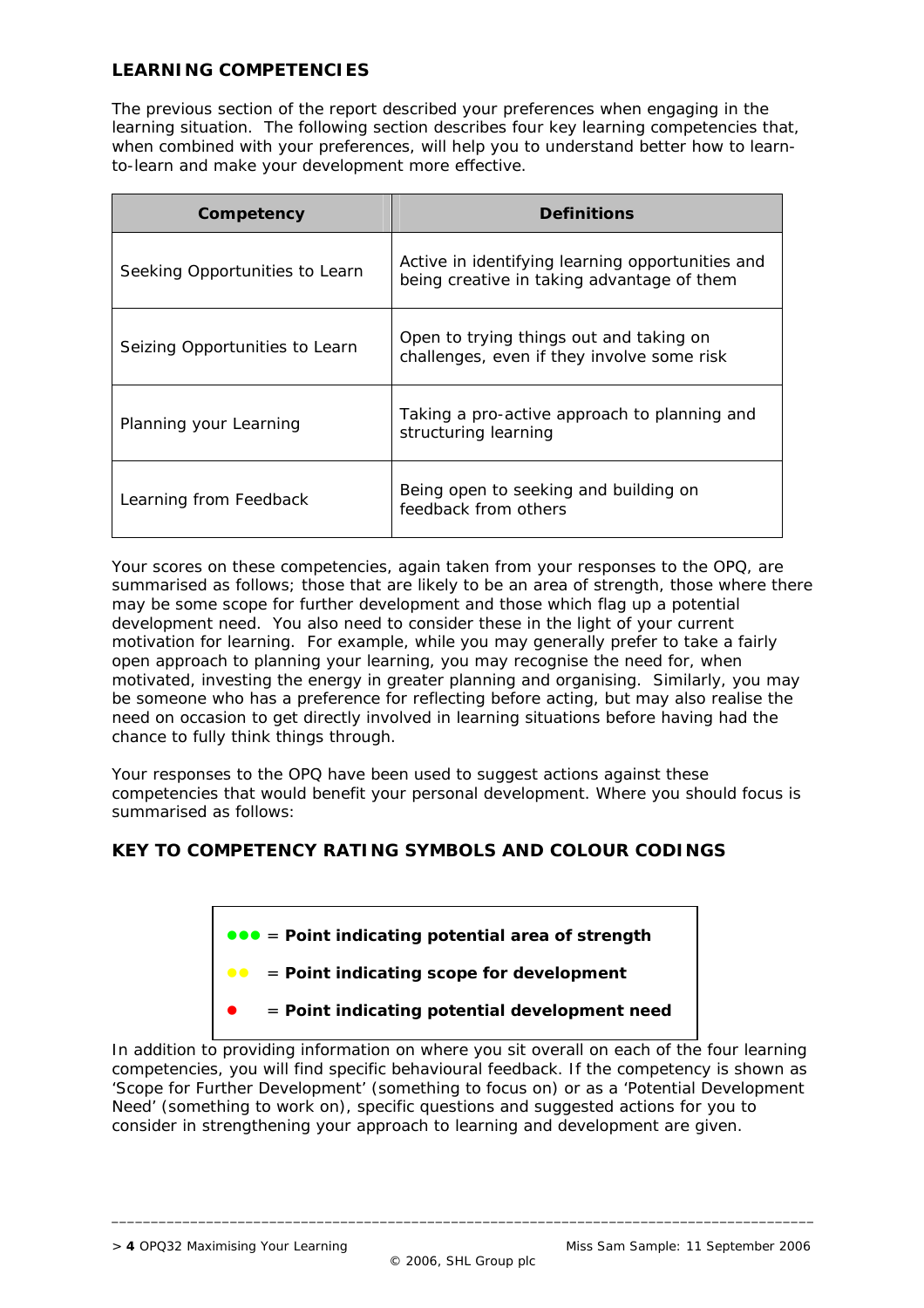## **SEEKING OPPORTUNITIES TO LEARN | SCOPE FOR FURTHER DEVELOPMENT**

To maximise your learning potential, it is important to identify opportunities that might change your perspective or provide the opportunity to learn new things.

- **•** Likely to generate ideas and alternatives for how to meet your learning and development needs, but also likely to seek ideas and suggestions from others.
- More comfortable with conventional approaches so less likely to recognise learning opportunities outside formal training and development programmes.
- **EXECT** May be open to some change and novelty but may also experience some discomfort with new and different learning experiences.

#### **Possible development activities for further discussion:**

- Investigate whether it would be possible to set up a learning group or set within your work environment. As well as the benefits of creating more opportunities to learn, such groups can have positive benefits in networking with colleagues from other areas within the organisation and bouncing creative ideas off each other, as well as adding to your organisational knowledge.
- With a colleague, coach or mentor, review your recent work. Were there any times where you wish you had taken a more radical approach? What would the subsequent benefits have been? How can you make sure that you incorporate some radical thinking into your future work?
- You may miss some learning opportunities as you value stability and predictability. Consider arranging regular meetings with a coach, mentor or supportive colleague to periodically review what you have learned and to help identifying future learning opportunities.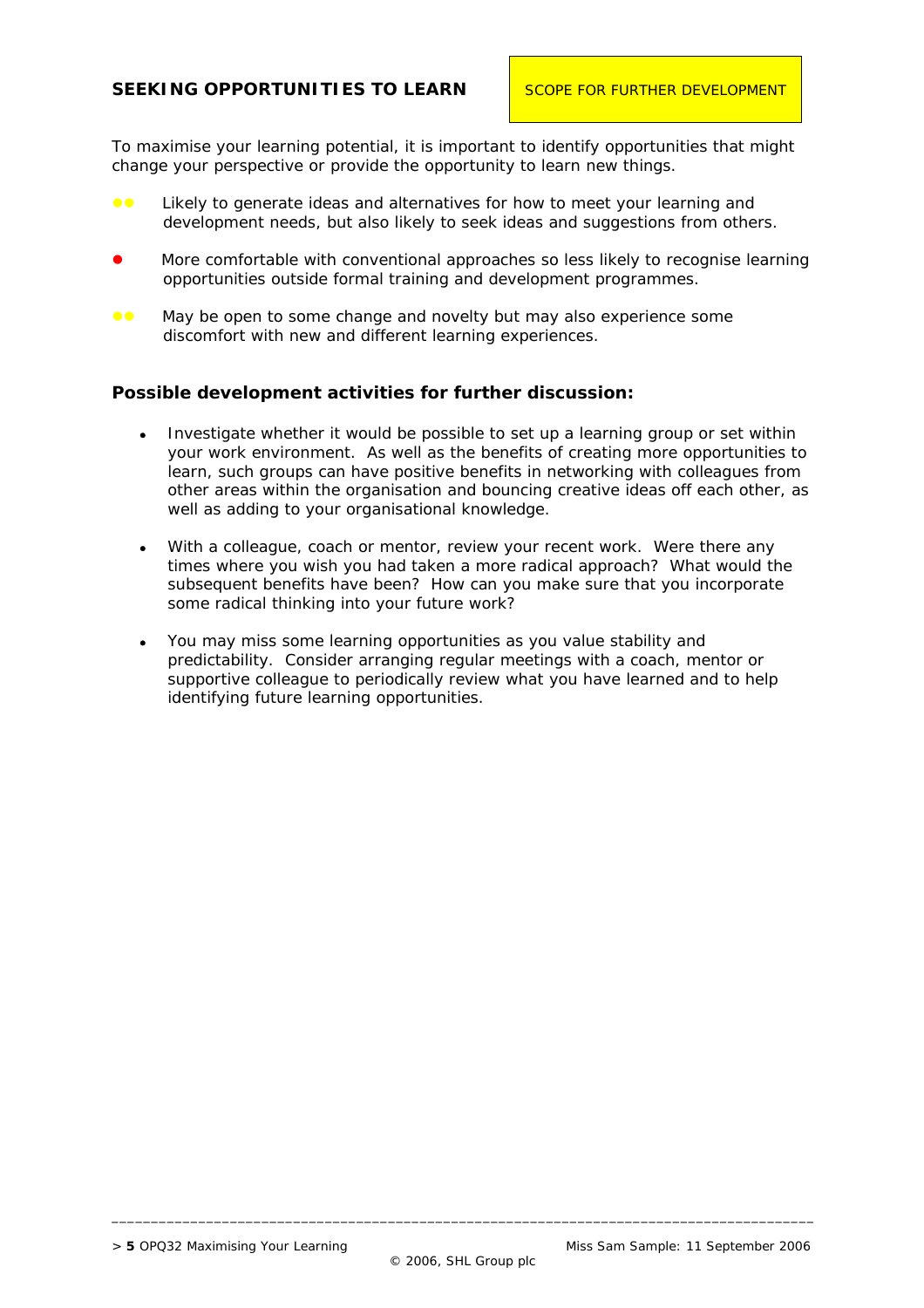## **SEIZING OPPORTUNITIES TO LEARN AREA OF STRENGTH**

Seizing opportunities to learn involves taking risks and sometimes making mistakes. This is critical to learning, introducing challenges and providing an invaluable insight into what leads to success as well as understanding what doesn't work as well.

- **zzoz** Definitely prefer to follow your own approach so very likely to set your own agenda for your personal development and act upon it.
- **•** Sometimes seek demanding targets so on occasions will set and reach challenging objectives for your personal development.
- **••** May sometimes worry about key events so you are likely to feel positive and energised by certain new opportunities to learn and develop.

 **Your responses indicate that this is an area of relative strength for you so it is one that you should seek to maintain in your future personal development. The behaviours summarised above are provided to help you maintain this as a strong area. You may also find it useful to consider the extent to which your current and future roles enable you to demonstrate your likely competence in this area.**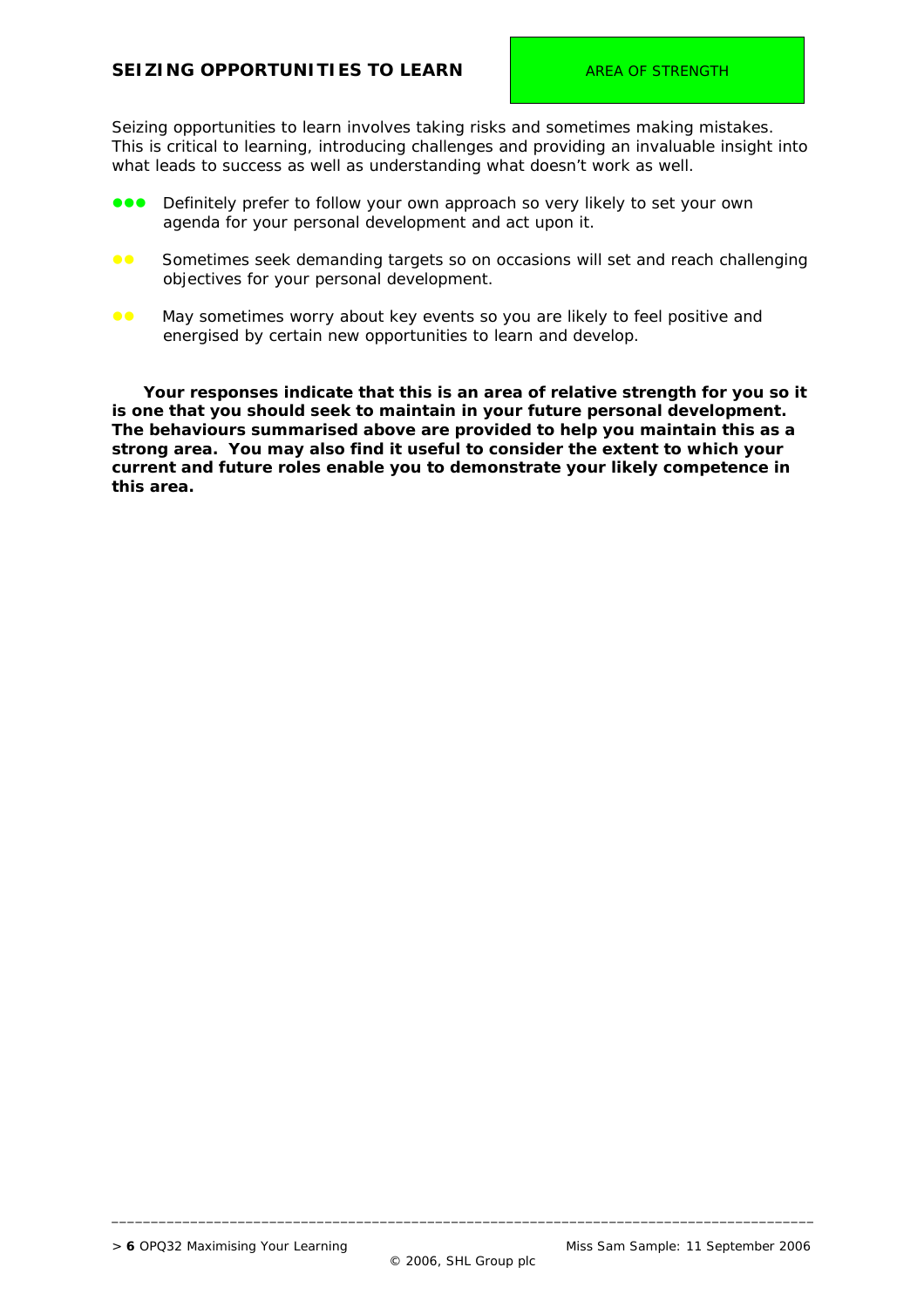## **PLANNING YOUR LEARNING** POTENTIAL DEVELOPMENT NEED

To get the most from your learning, it is important to take a planned approach, setting out both how and when you will achieve milestones and objectives in your development.

- Tend to deal with things as they happen, so less likely to set deadlines and timescales for your personal development.
- Tend not to get immersed in details so unlikely to work through the specifics of how you will achieve learning and development objectives.
- **EXECT** May be prepared to leave some tasks unfinished so may persevere with the most attractive elements of a learning plan or personal development programme.

#### **Possible development activities for further discussion:**

- Instead of focusing on the immediate, write down your longer-term goals for your learning and spend time ensuring that these are given sufficient priority in your activities and resourcing decisions. Try to regularly review progress against your learning goals and incorporate the lessons learned to your future learning.
- Identify a couple of colleagues who work in a similar environment who have an organised approach to their learning. Discuss with them their techniques for planning their learning. Is there anything you can adapt and apply to your own situation to increase the opportunities you have to learn?
- Consider introducing deadlines and outputs for your learning objectives. Identify ways of making these deadlines important, for example by presenting the results of a learning project to senior colleagues so that you shift priorities to the more important and urgent learning tasks.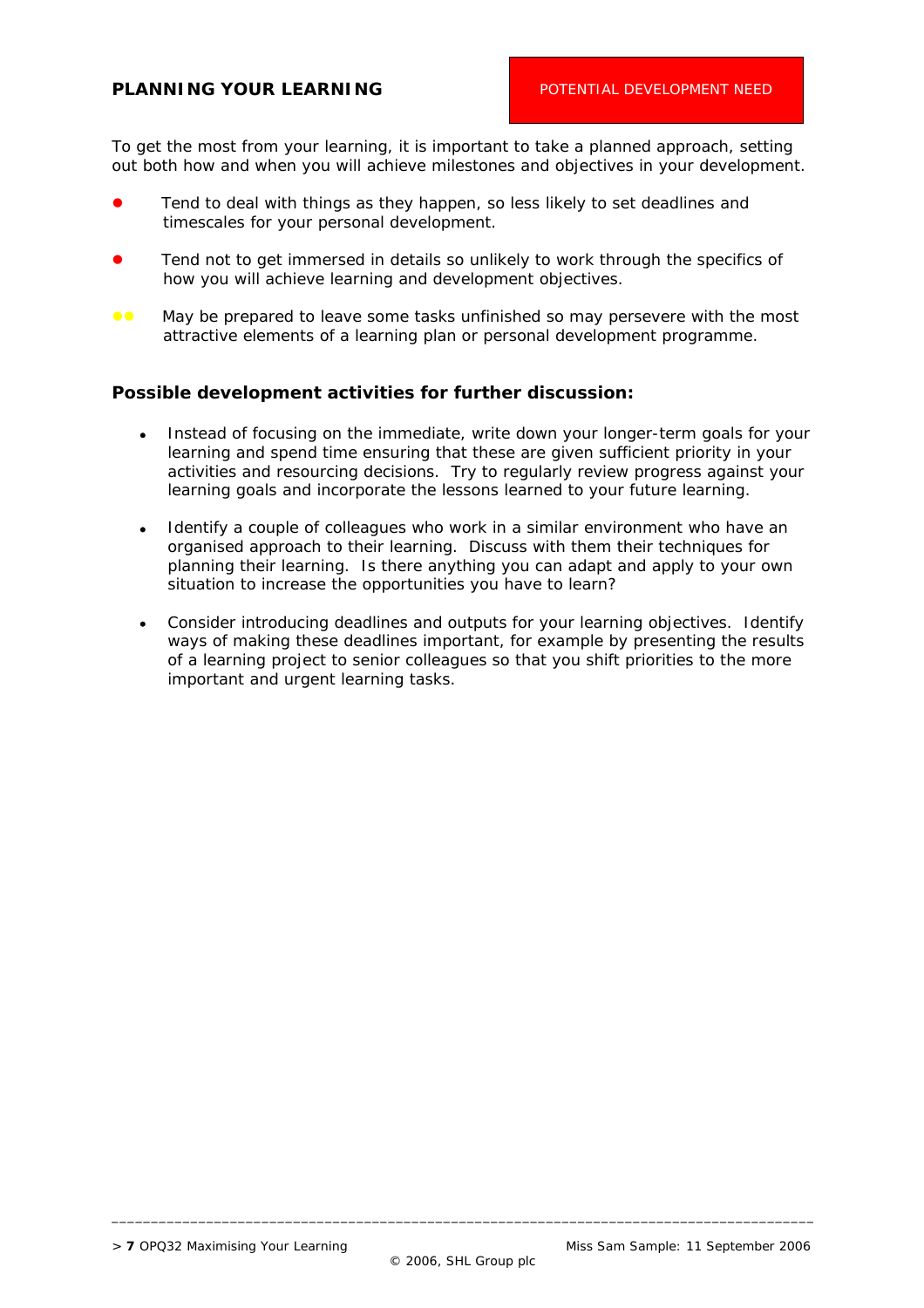## **LEARNING FROM FEEDBACK AREA OF STRENGTH**

Getting feedback on performance is one of the most powerful ways of learning about personal effectiveness and of identifying further opportunities to learn and develop.

- Likely to see feedback from others for its information value rather than as a possible source of criticism.
- **CO** May sometimes modify your behaviour to suit the situation and thus adapt your approach to learning and development as a result of feedback from others.
- **••** May place a realistic level of trust in those providing feedback so sometimes comfortable sharing your learning experiences, good or bad, with others.

 **Your responses indicate that this is an area of relative strength for you so it is one that you should seek to maintain in your future personal development. The behaviours summarised above are provided to help you maintain this as a strong area. You may also find it useful to consider the extent to which your current and future roles enable you to demonstrate your likely competence in this area.**